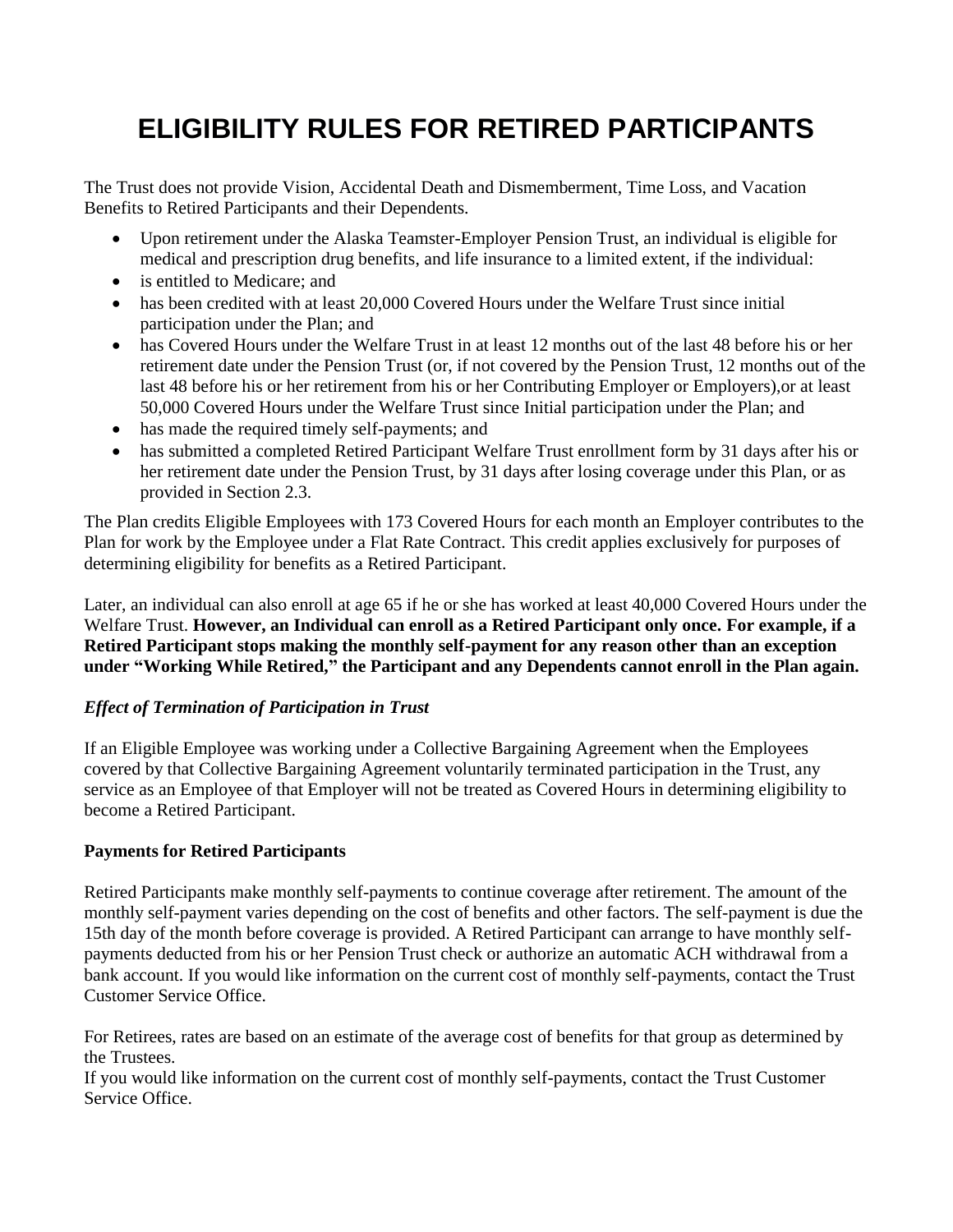#### **When Coverage Must Begin**

A Retired Participant must enroll for Health and Welfare Trust benefits before coverage will begin for the Participant and his or her Dependents. Enrollment forms are available from the Trust Customer Service Office. A Retired Participant must submit a properly completed enrollment form by 30 days after the Participant's retirement date under the Pension Trust, or by 30 days after losing coverage under this Plan, whichever is later. However, a Retired Participant who has not previously enrolled in this Plan may enroll by submitting a properly completed enrollment form by 30 days after ceasing work for a Contributing Employer if:

- (1) the individual has been credited with at least 20,000 Covered Hours under the Welfare Trust since his or her retirement date under the Pension Trust, and
- (2) the individual has Covered Hours under the Welfare Trust in at least 12 months out of the last 48 months before ceasing work for a Contributing Employer.

Coverage for Retired Participants must begin when the Pension Trust pays the Participant his or her first pension check unless the Retired Participant has health coverage through the employment of the Retired Participant's spouse or has coverage under this Plan because of Dollars Bank or COBRA continuation. If a Retired Participant has coverage through his or her spouse's employment or has coverage under this Plan because of Dollars Bank or COBRA continuation, coverage for the Retired Participant will begin when that coverage ends, and the Retired Participant has timely made the required self-payment.

Retired Participants must enroll all eligible Dependents at the same time they enroll. Coverage for eligible Dependents begins on the same day the Retired Participant's coverage begins, or the date the Dependent is acquired, if later. If a spouse has other health plan coverage through his or her employment when the Retired Participant enrolls, the Retired Participant may enroll the spouse when the spouse subsequently loses coverage. The Retired Participant must enroll the spouse within 60 days of loss of coverage, and coverage must be effective the day after the spouse's prior coverage terminated. If a Retired Participant marries after enrollment, the new spouse must be enrolled within 60 days of the marriage.

The Surviving Spouse of a Retired Participant is also eligible for Health and Welfare benefits, provided the Surviving Spouse pays any required self-payments and was enrolled in the Plan on the date of the Retired Participant's death.

A Retired Participant must submit a properly completed enrollment form by 30 days after the Participant's retirement date under the Pension Trust, or by 30 days after losing coverage under this Plan, whichever is later.

#### **Working While Retired**

1. If you are a Retired Participant who is working after retirement, neither you nor your Dependents are eligible to participate in this Plan if your employer provides health coverage, for which you are eligible, or if you become eligible for coverage as an active Employee under this Plan. If you were enrolled as a Retired Participant on or after January 1, 1996, and your eligibility ends due to active Employee coverage or other employer health care coverage, you may resume participation in this Plan when your employment ends. Retired Participants must immediately resume participation in this Plan and begin paying the required monthly self-payments the month following the month in which that active Employee coverage or other employer coverage ends.